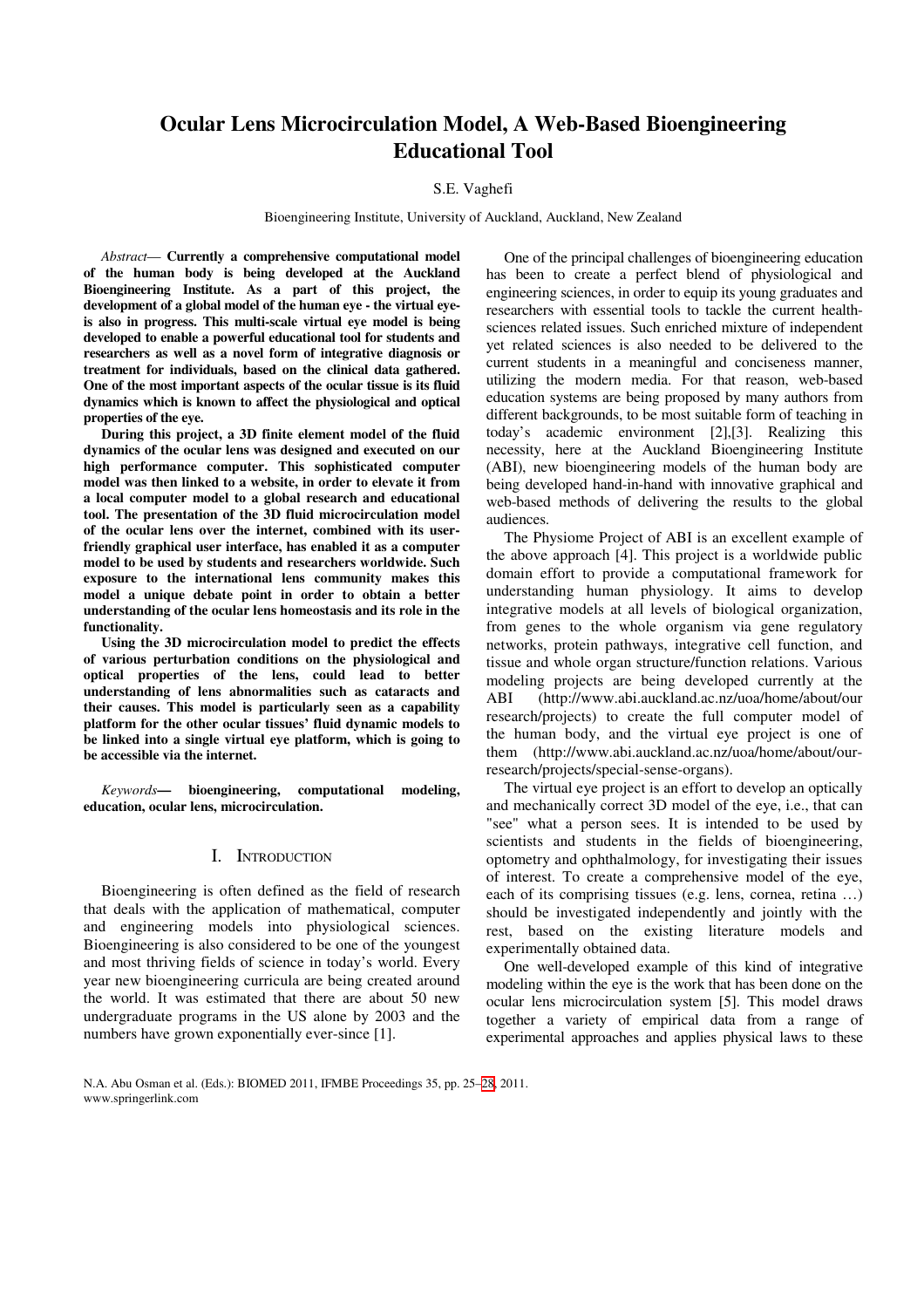data to infer a detailed integrative model of whole-lens fluid dynamics. The lens microcirculation computer model, as an essential part of the eye's fluid dynamics, has been developed at the ABI to be incorporated in the bigger virtual eye model. This model is now evolved to an educational web-tool for the use of students and researchers, interested in the fluid dynamics of the eye.

#### II. MATERIALS AND METHODS

For the microcirculation model to be compatible and hence incorporable with the bigger virtual eye model, it had to be developed in similar programing environment. ABI has been developing its in-house sophisticated programming language for computational modeling called CMISS, which stands for Continuum Mechanics, Image analysis, Signal processing and System identification (www.cmiss.org). CMISS is a mathematical modeling environment that allows the application of finite element analysis, boundary element and collocation techniques to a variety of complex bioengineering problems [6]. It consists of a number of modules including a graphical front-end with advanced 3D display and modeling capabilities, and a computational back-end that may be run remotely on powerful workstations or supercomputers. A C/C++ coded graphical user interface (CMGUI) and a Fortran-77 coded computational engine (CM) are being implemented in CMISS; and ASCII and binary files are being utilized to connect the engine and the interface.

The CMISS visualization user interface (CMGU, www.cmiss.org/cmgui) is linked to the FIREFOX web browser and CMISS generated results are displayed in web page format via an ABI-authored FIREFOX extension called ZINC (www.cmiss.org/cmgui/zinc, Stevens et al. 2006). These webpages, not only could then be viewed online by researchers worldwide but also interactions with the models are made possible allowing the users to investigate the models' capabilities even further.

ZINC is being developed for Mozilla platform (www.mozilla.org) based applications such as the web browsers Mozilla and Firefox. The ZINC extension embeds the CMISS environment and exposes a javascript application programming interface (API). Web site developers can use the javascript API to add interactive 3D models and computational abilities to web pages. The Mozilla platform was chosen as the initial target for CMISS because it is supported on all the major operating systems; Linux and most other UNIX platforms, Mac and Microsoft Windows. Mozilla is free and its license, the Mozilla Public License (MPL) ensures public access to the source code.



Fig. 1 Comparison of lens fiber cell geometry and its finite element mesh representation. A: Mouse ocular lens structure imaged with electron microscopy, reproduced from [7]. B: 2D projection of the half of finite element mesh generates using CMISS and visualized using CMGUI with the curved internal cuboid elements are outlines in green. The outer surface of the lens, colored in red, is where the computational boundary conditions are applied to the mesh. The points of reference are labeled (AP) anterior pole, (PP) posterior pole and (EQ) equator

Utilizing the above listed programming platforms, the 3D microcirculation model was implemented using common steps of computational models implementation. It started by creating a finite element mesh of the ocular lens, using suitable cuboid elements, on which future computations would be performed [Fig. 1].

During the subsequent phase, equations governing the fluid dynamics of the ocular lens, mostly derived by [8],[9], were implemented in the programming platforms. The next stage involved the setting of the initial boundary conditions on the generated mesh and then solving the created system using computational solvers. The convergence criterion was constantly controlled and when met, the calculated parameters were exported for the post processing and visualization of the results to be performed. The basic steps towards creation of a finite element model are profoundly covered by [10].

Computed fields from the text format files created in CMISS were imported into CMGUI. However, since CMISS and CMGUI are local to ABI, installing and learning them by external researchers to view the computational models' results was considered to be unfeasible. Hence, CMGUI has been recently embedded directly into web-based applications, through the ZINC extension developed for the Mozilla Platform web-browsers.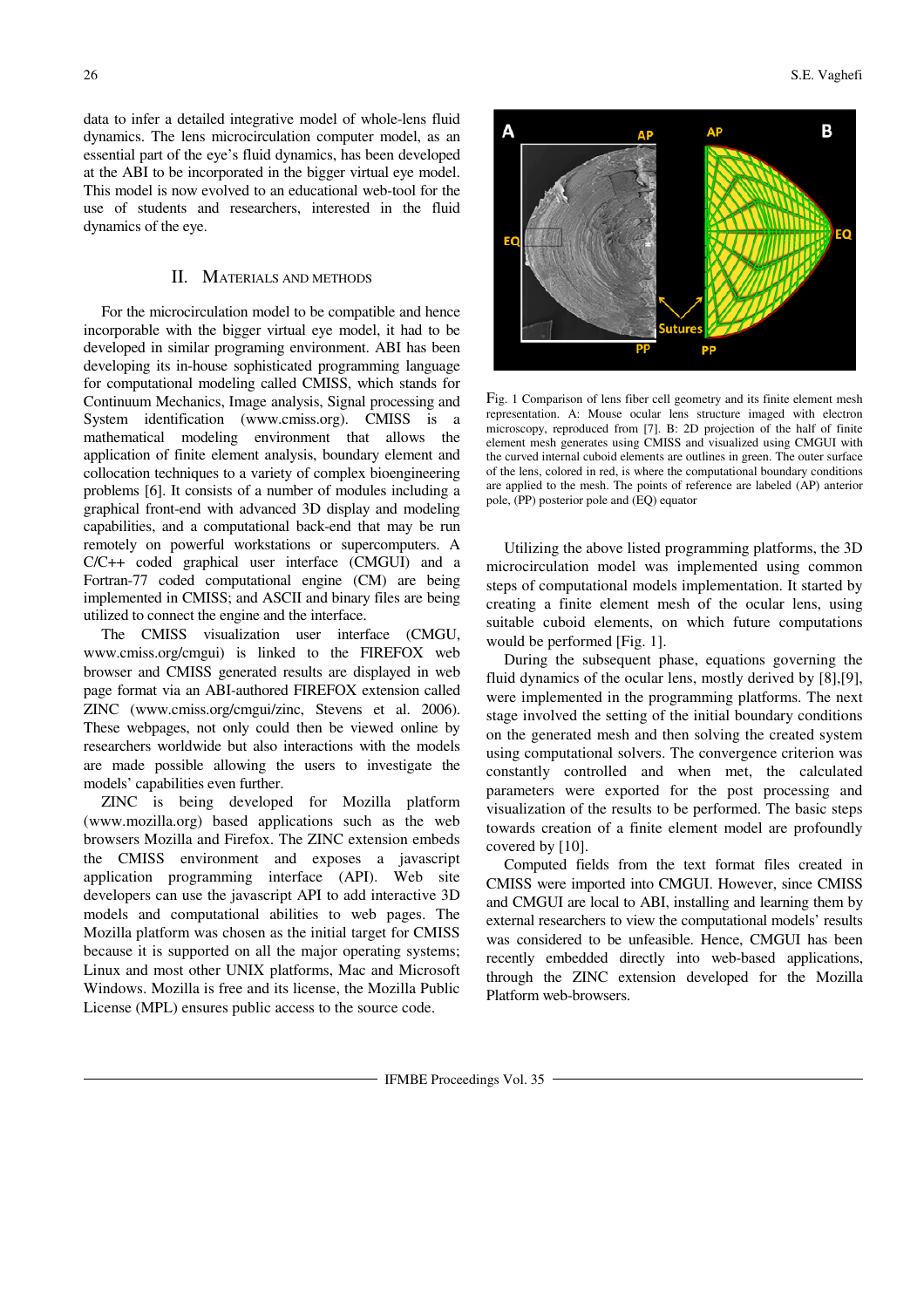

Fig. 2 Relationships among the programming platforms used in this project, and the steps towards making the model available online

The developed 3D microcirculation model is based on three programming bases to solve (CMISS), display (CMGUI) and convert the graphical end to web-format (ZINC). [Fig. 2] illustrates the incorporation of the developed microcirculation model in webpage format.

## III. RESULTS

The microcirculation model is solved on a range of 'natural' and 'unnatural' boundary conditions extracted from the literature [9], listed in the table below [Table 1]. 'Unnatural' boundary conditions (e.g. lower temperatures) have been used in this model in order to mimic the perturbation experiments. It should be noted that due to the large size of the graphical presentation files, it was not practical to solve the model for all the perturbation points. For example to mimic the low temperature conditions, the model has been solved at 37, 27,17 and 7 degrees and then ZINC has interpolated the calculated fields for all the in-between temperature value points (e.g. 8, 9, etc.). These interpolations are implemented in a linear fashion such as if 10% drop in a certain field's values is caused by a 10% fall in temperature, then 5% decline of the temperature is modeled to lead to 5% decrease of the calculated field values.

In this model, the concentration of important ions for the lens microcirculation (i.e. sodium, potassium and chloride) alongside with electric potentials, hydraulic pressures, fluid velocity and fluxes, current densities and trans-membrane osomolarities are estimated under the normal and perturbed conditions. All these fields are passed on to the model's webpage and are illustrated on the graphical meshes upon request. The following figure [Fig. 3] is a snapshot of the webpage of the model.

The 3D microcirculation model is available online at (http://sitesdev.bioeng.auckland.ac.nz/evag002) and the readers are encouraged to view and use it.

Its predicting results are very well matched by those experimentally obtained and published in the literature. The model can predict the fluid dynamics of the lens under wide range of the perturbation conditions, some still uninvestigated empirically. This data extrapolating capability of the model is valuable to all the researchers interested in this field and is deemed reliable since the model mimics the already obtained experimental data.

Table 1 Initial conditions at outer lens boundary for the present model, at normal and perturbed settings

| Parameter                             | Value    | <b>H</b> nits |
|---------------------------------------|----------|---------------|
| Extracellular sodium concentration    | $10-110$ | mM            |
| Extracellular potassium concentration | 8-108    | mM            |
| Extracellular chloride concentration  | 115      | mM            |
| Intracellular sodium concentration    |          | mM            |
| Intracellular potassium concentration | 100      | mM            |
| Intracellular chloride concentration  | 10       | mM            |
| Temperature                           | 280-310  | K             |

## IV. CONCLUSIONS

During this project, a 3D model of fluid dynamics of the ocular lens was designed and executed on ABI's high performance computer (HPC). The results of this research were found to be in agreement with the predictions of the previous models of the microcirculation [8],[9],[11].

The presentation of the 3D microcirculation model over the internet, combined with its comprehensible graphical user interface (GUI), gives it a unique capability as a computer model to be used by researchers globally. This exposure to the international lens community makes this model a unique tool in acquiring a better understanding of the ocular lens and its fluid dynamics. Using the 3D model to predict results of different changes in the lens could lead to better understanding of lens abnormalities such as cataracts and their causes. For example lack of antioxidant delivery to the center of the lens, caused by weakened microcirculation system and reduced fluxes inside the lens, which is hypothesized to be the major cause of age-related cataracts, can be modeled and studied with the current model and in the human lens in the future.

In summary, the current 3D model of the mouse lens is a first step towards implantation of human lens models and prediction and investigation of lens pathologies. The ultimate goal of modeling the fluid dynamics in the ocular lens is to create a comprehensive computational model of the fluid dynamics of the human eye. Such system linked with the models from the rest of the body (e.g. blood pressure and sugar level models) can lead to an extensive model of the human body, which can be used by students and scientist to investigate the links between these phenomena and eye pathologies such as cataracts.